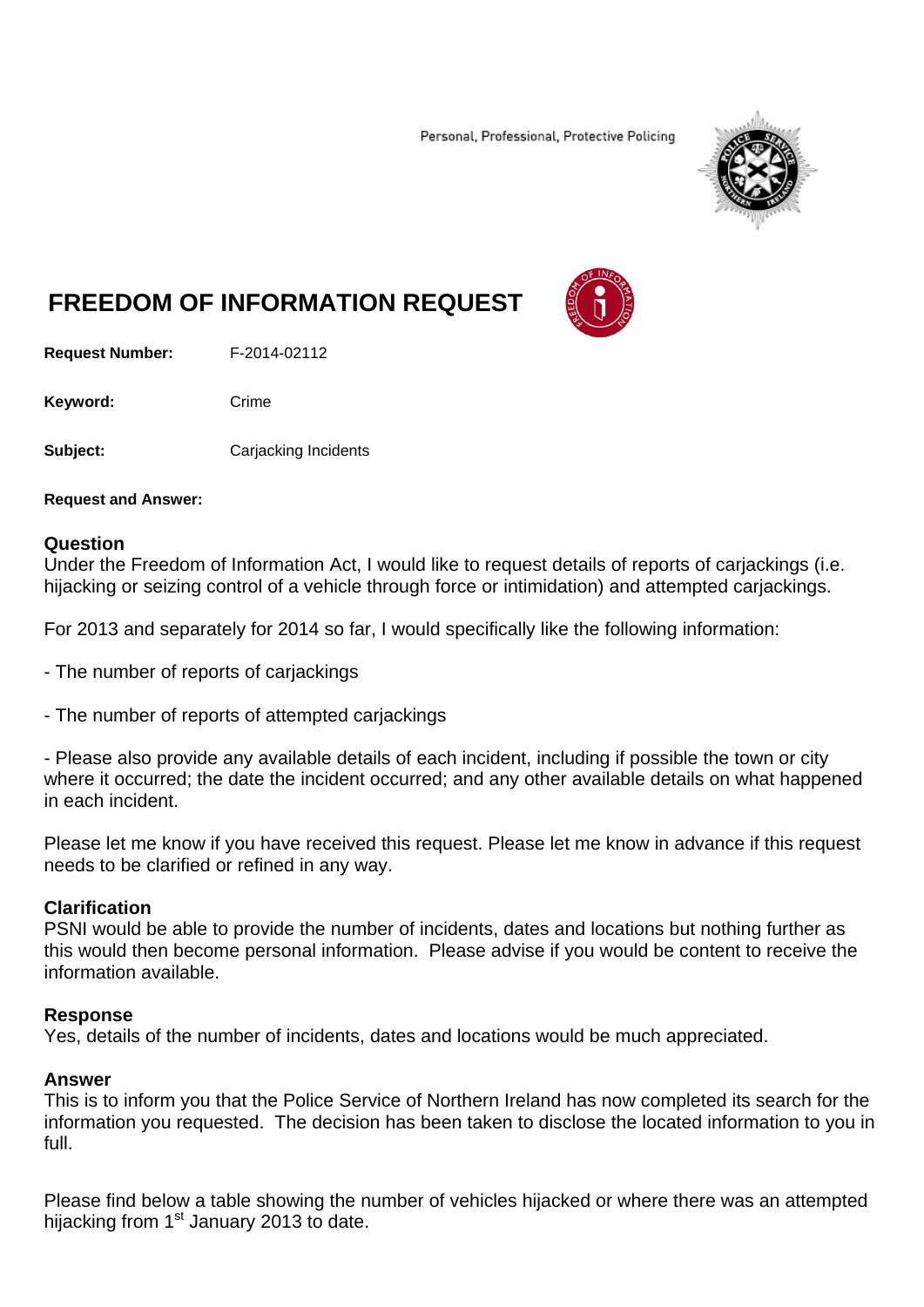|                    | <b>Year Reported</b>                                                                            |    |  |  |
|--------------------|-------------------------------------------------------------------------------------------------|----|--|--|
|                    | <b>1st January 2013 -</b><br>1st January 2014<br>to date <sup>1,2,3</sup><br>31st December 2013 |    |  |  |
| <b>Substantive</b> | 56                                                                                              | 16 |  |  |
| <b>Attempted</b>   | 63                                                                                              | 18 |  |  |

# Source: PSNI Statistics Branch

<sup>1</sup>Please note: This information is based on data extracted from a live system and may be subject to change. It is dependent on the information having been input into the system in such a way as to identify those records that are relevant.

 $2$ Data from 1st April 2014 to date is provisional and may be subject to change.

<sup>3</sup>Data was captured from the live system on 07/05/2014.

Please see further table attached on pages  $1 - 8$  at the end of this correspondence showing a breakdown of offence type, date of occurrence and location of the incident.

If you have any queries regarding your request or the decision please do not hesitate to contact me on 028 9070 0164. When contacting the Freedom of Information Team, please quote the reference number listed at the beginning of this letter.

If you are dissatisfied in any way with the handling of your request, you have the right to request a review. You should do this as soon as possible, or in any case within two months of the date of issue of this letter. In the event that you require a review to be undertaken, you can do so by writing to the Head of Freedom of Information, PSNI Headquarters, 65 Knock Road, Belfast, BT5 6LE or by emailing foi@psni.pnn.police.uk.

If following an internal review, carried out by an independent decision maker, you were to remain dissatisfied in any way with the handling of the request you may make a complaint, under Section 50 of the Freedom of Information Act, to the Information Commissioner's Office and ask that they investigate whether the PSNI has complied with the terms of the Freedom of Information Act. You can write to the Information Commissioner at Information Commissioner's Office, Wycliffe House, Water Lane, Wilmslow, Cheshire, SK9 5AF. In most circumstances the Information Commissioner will not investigate a complaint unless an internal review procedure has been carried out, however the Commissioner has the option to investigate the matter at his discretion.

Please be advised that PSNI replies under Freedom of Information may be released into the public domain via our website @ www.psni.police.uk

Personal details in respect of your request have, where applicable, been removed to protect confidentiality.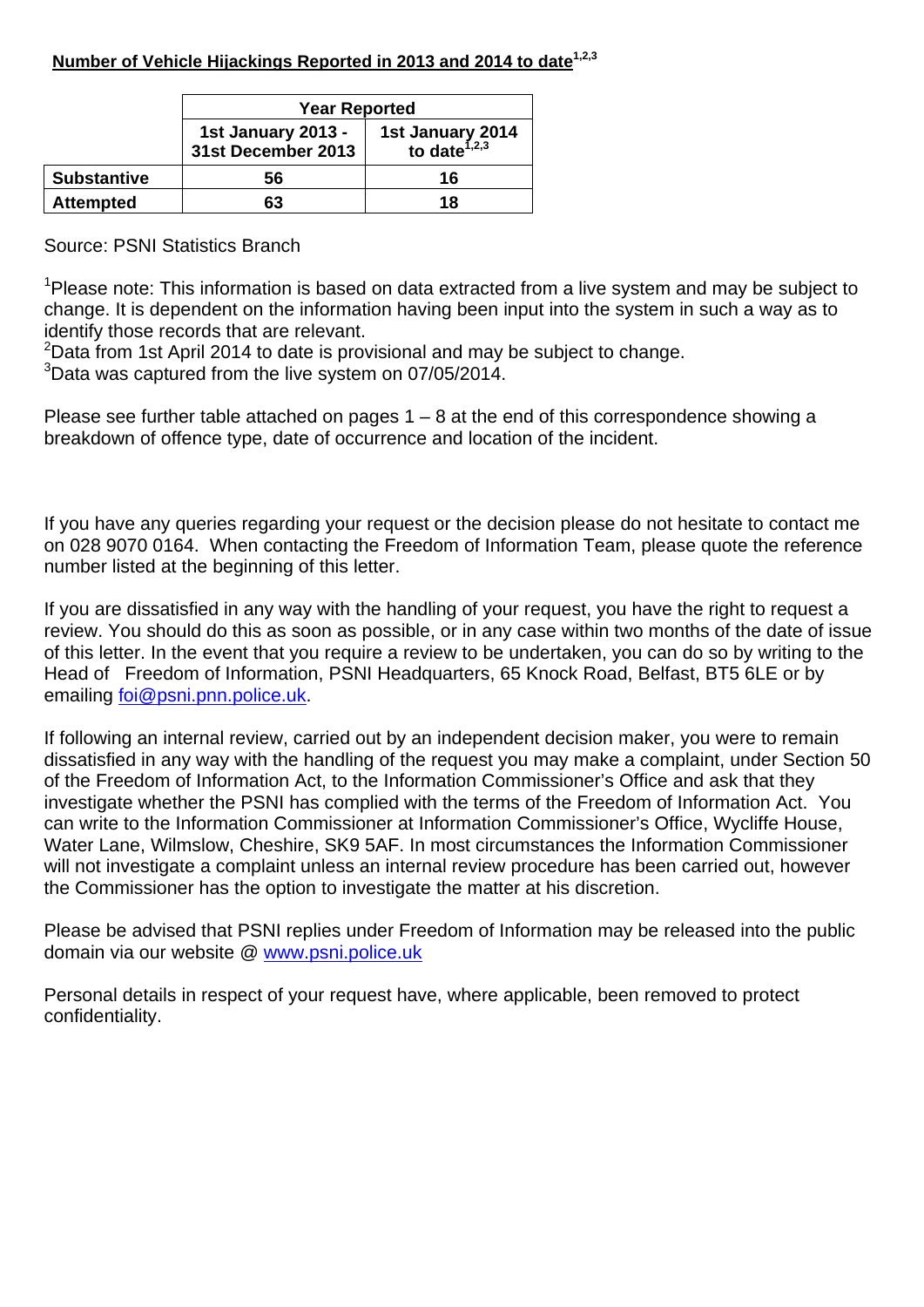| ID    | Offence_Type                           | <b>Occurrence Date</b> | <b>Year Reported</b> | <b>Occurrence Town</b> |
|-------|----------------------------------------|------------------------|----------------------|------------------------|
|       | Attempted Hijacking                    |                        |                      |                        |
| 00001 | business                               | $Jan-13$               | 2013                 | <b>BELFAST</b>         |
|       | <b>Attempted Hijacking</b>             |                        |                      |                        |
| 00002 | personal                               | $Jan-13$               | 2013                 | <b>BELFAST</b>         |
|       | <b>Attempted Hijacking</b>             |                        |                      |                        |
| 00003 | personal                               | $Jan-13$               | 2013                 | <b>BELFAST</b>         |
|       | <b>Attempted Hijacking</b>             |                        |                      |                        |
| 00004 | personal                               | $Jan-13$               | 2013                 | <b>BELFAST</b>         |
|       | Substantive Hijacking                  |                        |                      |                        |
| 00005 | personal                               | $Jan-13$               | 2013                 | <b>BELFAST</b>         |
|       | Substantive Hijacking                  |                        |                      |                        |
| 00006 | personal                               | $Jan-13$               | 2013                 | <b>BELFAST</b>         |
|       | Substantive Hijacking                  |                        |                      |                        |
| 00007 | personal                               | $Jan-13$               | 2013                 | <b>BELFAST</b>         |
|       | Substantive Hijacking                  |                        |                      |                        |
| 00008 | business                               | $Jan-13$               | 2013                 | <b>BELFAST</b>         |
|       | <b>Attempted Hijacking</b>             |                        |                      |                        |
| 00009 | personal                               | $Jan-13$               | 2013                 | <b>BELFAST</b>         |
|       | Substantive Hijacking                  |                        |                      |                        |
| 00010 | business                               | $Jan-13$               | 2013                 | <b>BELFAST</b>         |
|       | Attempted Hijacking                    |                        |                      |                        |
| 00011 | personal                               | $Jan-13$               | 2013                 | <b>LISBURN</b>         |
|       | Substantive Hijacking                  |                        |                      |                        |
| 00012 | business                               | $Jan-13$               | 2013                 | <b>NEWTOWNABBEY</b>    |
|       | Attempted Hijacking                    |                        |                      |                        |
| 00013 | personal                               | $Jan-13$               | 2013                 | <b>NEWTOWNABBEY</b>    |
|       | Substantive Hijacking                  |                        |                      | <b>BELFAST</b>         |
| 00014 | personal                               | $Jan-13$               | 2013                 |                        |
| 00015 | <b>Attempted Hijacking</b><br>personal | $Jan-13$               | 2013                 | <b>BELFAST</b>         |
|       | <b>Attempted Hijacking</b>             |                        |                      |                        |
| 00016 | personal                               | $Jan-13$               | 2013                 | <b>CARRICKFERGUS</b>   |
|       | <b>Attempted Hijacking</b>             |                        |                      |                        |
| 00017 | personal                               | $Jan-13$               | 2013                 | <b>BELFAST</b>         |
|       | <b>Attempted Hijacking</b>             |                        |                      |                        |
| 00018 | personal                               | $Jan-13$               | 2013                 | <b>BELFAST</b>         |
|       | <b>Attempted Hijacking</b>             |                        |                      |                        |
| 00019 | personal                               | $Jan-13$               | 2013                 | <b>BELFAST</b>         |
|       | <b>Attempted Hijacking</b>             |                        |                      |                        |
| 00020 | personal                               | $Jan-13$               | 2013                 | <b>BELFAST</b>         |
|       | Attempted Hijacking                    |                        |                      |                        |
| 00021 | personal                               | $Jan-13$               | 2013                 | CRAIGAVON              |
|       | Substantive Hijacking                  |                        |                      |                        |
| 00022 | personal                               | $Jan-13$               | 2013                 | <b>BELFAST</b>         |
|       | <b>Attempted Hijacking</b>             |                        |                      |                        |
| 00023 | business                               | $Jan-13$               | 2013                 | <b>NEWTOWNABBEY</b>    |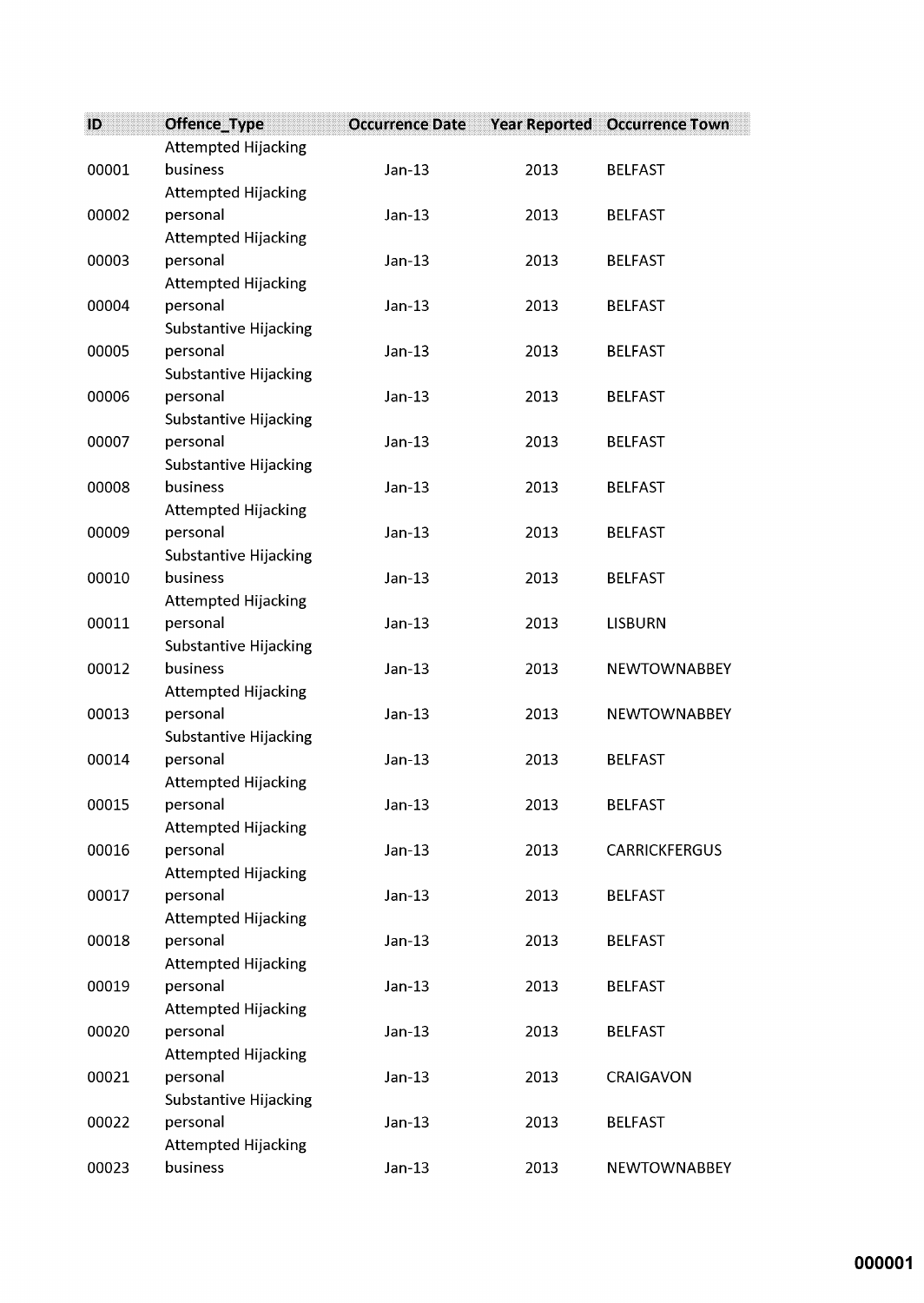|       | Substantive Hijacking      |          |      |                     |
|-------|----------------------------|----------|------|---------------------|
| 00024 | personal                   | Feb-13   | 2013 | <b>BELFAST</b>      |
|       | Substantive Hijacking      |          |      |                     |
| 00025 | personal                   | Feb-13   | 2013 | <b>BELFAST</b>      |
|       | <b>Attempted Hijacking</b> |          |      |                     |
| 00026 | business                   | $Feb-13$ | 2013 | <b>DUNGANNON</b>    |
|       | <b>Attempted Hijacking</b> |          |      |                     |
| 00027 | personal                   | Feb-13   | 2013 | <b>LISBURN</b>      |
|       | Substantive Hijacking      |          |      |                     |
| 00028 | personal                   | Feb-13   | 2013 | <b>NEWRY</b>        |
|       | <b>Attempted Hijacking</b> |          |      |                     |
| 00029 | personal                   | Feb-13   | 2013 | LONDONDERRY         |
|       | Substantive Hijacking      |          |      |                     |
| 00030 | personal                   | Feb-13   | 2013 | <b>NEWTOWNABBEY</b> |
|       | <b>Attempted Hijacking</b> |          |      |                     |
| 00031 | personal                   | Feb-13   | 2013 | <b>BALLYNAHINCH</b> |
|       | <b>Attempted Hijacking</b> |          |      |                     |
| 00032 | personal                   | Feb-13   | 2013 | <b>BELFAST</b>      |
|       | <b>Attempted Hijacking</b> |          |      |                     |
| 00033 | business                   | $Mar-13$ | 2013 | <b>BELFAST</b>      |
|       | <b>Attempted Hijacking</b> |          |      |                     |
| 00034 | personal                   | $Mar-13$ | 2013 | <b>BELFAST</b>      |
|       | Substantive Hijacking      |          |      |                     |
| 00035 | business                   | $Mar-13$ | 2013 | <b>NEWTOWNABBEY</b> |
|       | <b>Attempted Hijacking</b> |          |      |                     |
| 00036 | personal                   | $Mar-13$ | 2013 | <b>COMBER</b>       |
|       | Substantive Hijacking      |          |      |                     |
| 00037 | personal                   | $Jul-12$ | 2013 | LIMAVADY            |
|       | <b>Attempted Hijacking</b> |          |      |                     |
| 00038 | business                   | $Mar-13$ | 2013 | <b>BELFAST</b>      |
|       | Substantive Hijacking      |          |      |                     |
| 00039 | personal                   | $Mar-13$ | 2013 | <b>BELFAST</b>      |
|       | <b>Attempted Hijacking</b> |          |      |                     |
| 00040 | personal                   | $Mar-13$ | 2013 | <b>BELFAST</b>      |
|       | <b>Attempted Hijacking</b> |          |      |                     |
| 00041 | personal                   | $Mar-13$ | 2013 | <b>BELFAST</b>      |
|       | <b>Attempted Hijacking</b> |          |      |                     |
| 00042 | personal                   | Apr-13   | 2013 | <b>BANGOR</b>       |
|       | <b>Attempted Hijacking</b> |          |      |                     |
| 00043 | personal                   | Apr-13   | 2013 | <b>BELFAST</b>      |
|       | <b>Attempted Hijacking</b> |          |      |                     |
| 00044 | personal                   | Apr-13   | 2013 | <b>LISBURN</b>      |
|       | Substantive Hijacking      |          |      |                     |
| 00045 | personal                   | Apr-13   | 2013 | <b>BELFAST</b>      |
|       | <b>Attempted Hijacking</b> |          |      |                     |
| 00046 | personal                   | Apr-13   | 2013 | <b>BALLYCLARE</b>   |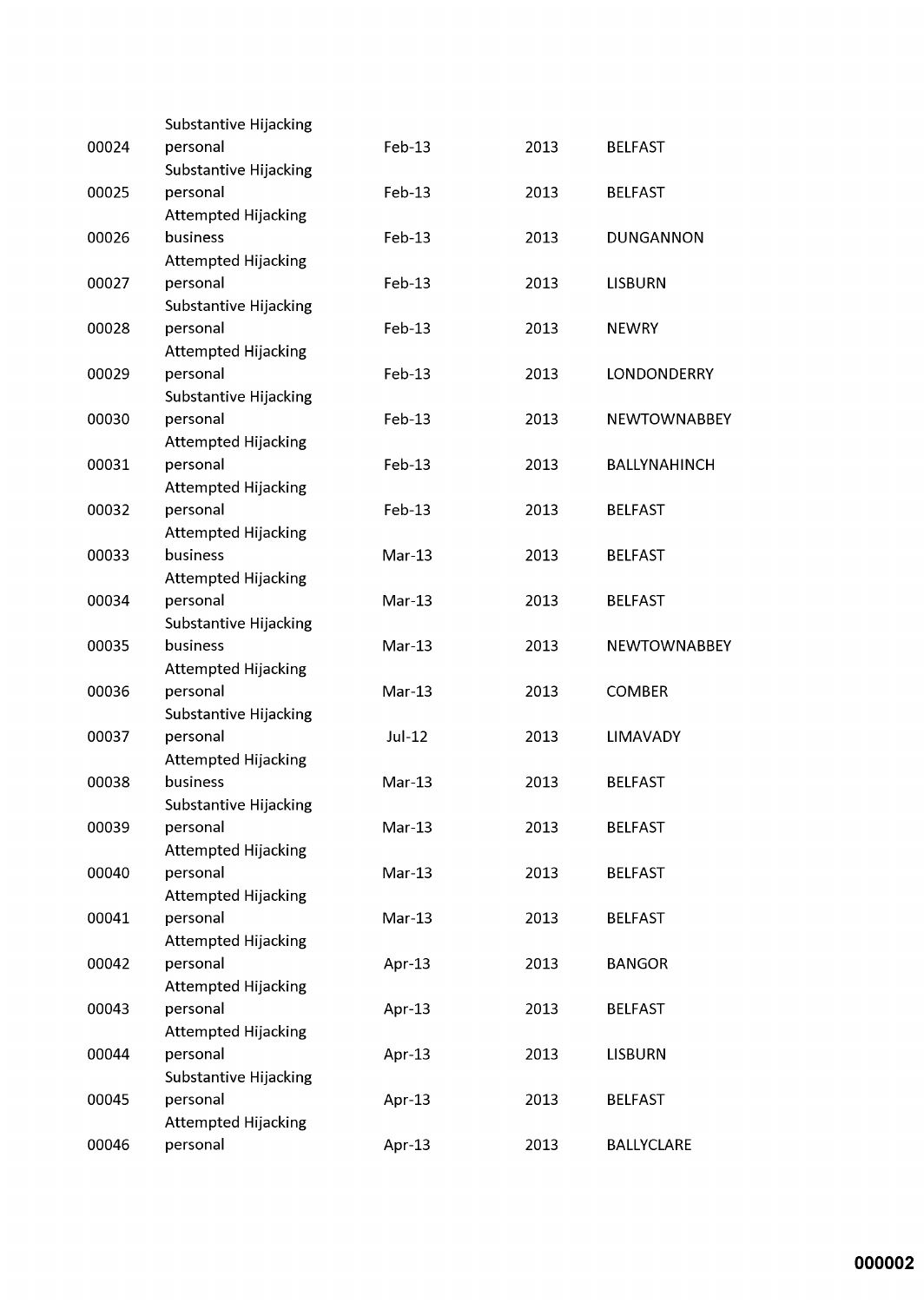|       | Substantive Hijacking             |          |      |                      |
|-------|-----------------------------------|----------|------|----------------------|
| 00047 | personal                          | Apr-13   | 2013 | <b>BELFAST</b>       |
|       | Substantive Hijacking             |          |      |                      |
| 00048 | personal                          | Apr-13   | 2013 | <b>CARRICKFERGUS</b> |
|       | <b>Attempted Hijacking</b>        |          |      |                      |
| 00049 | personal                          | Apr-13   | 2013 | <b>BELFAST</b>       |
|       | <b>Attempted Hijacking</b>        |          |      |                      |
| 00050 | personal                          | Apr-13   | 2013 | <b>MILLISLE</b>      |
|       | Substantive Hijacking             |          |      |                      |
| 00051 | personal                          | $May-13$ | 2013 | <b>NEWRY</b>         |
|       | <b>Attempted Hijacking</b>        |          |      |                      |
| 00052 | personal                          | $May-13$ | 2013 | <b>BELFAST</b>       |
|       | <b>Attempted Hijacking</b>        |          |      |                      |
| 00053 | personal                          | $May-13$ | 2013 | <b>BELFAST</b>       |
|       | Substantive Hijacking             |          |      |                      |
| 00054 | personal                          | Jun-13   | 2013 | <b>BELFAST</b>       |
|       | <b>Attempted Hijacking</b>        |          |      |                      |
| 00055 | personal                          | Jun-13   | 2013 | <b>DUNMURRY</b>      |
|       | <b>Attempted Hijacking</b>        |          |      |                      |
| 00056 | business                          | Jun-13   | 2013 | <b>DUNMURRY</b>      |
|       | <b>Attempted Hijacking</b>        |          |      |                      |
| 00057 | personal                          | Jun-13   | 2013 | <b>BELFAST</b>       |
|       | Substantive Hijacking             |          |      |                      |
| 00058 | personal                          | Jun-13   | 2013 | <b>BELFAST</b>       |
|       | <b>Attempted Hijacking</b>        |          |      |                      |
| 00059 | personal                          | Jun-13   | 2013 | <b>BELFAST</b>       |
|       | Substantive Hijacking             |          |      |                      |
| 00060 | personal                          | Jun-13   | 2013 | <b>BELFAST</b>       |
|       | <b>Attempted Hijacking</b>        |          |      |                      |
| 00061 | personal                          | Jun-13   | 2013 | <b>BELFAST</b>       |
| 00062 | Substantive Hijacking<br>business | Jun-13   | 2013 |                      |
|       | <b>Attempted Hijacking</b>        |          |      | <b>BELFAST</b>       |
| 00063 | personal                          | $Jul-13$ | 2013 | <b>BELFAST</b>       |
|       | Substantive Hijacking             |          |      |                      |
| 00064 | personal                          | Jul-13   | 2013 | <b>LONDONDERRY</b>   |
|       | <b>Attempted Hijacking</b>        |          |      |                      |
| 00065 | personal                          | Jul-13   | 2013 | <b>BALLYCLARE</b>    |
|       | <b>Attempted Hijacking</b>        |          |      |                      |
| 00066 | personal                          | Jul-13   | 2013 | <b>BALLYCLARE</b>    |
|       | Substantive Hijacking             |          |      |                      |
| 00067 | personal                          | Jul-13   | 2013 | <b>BELFAST</b>       |
|       | <b>Attempted Hijacking</b>        |          |      |                      |
| 00068 | personal                          | Jul-13   | 2013 | <b>BELFAST</b>       |
|       | <b>Attempted Hijacking</b>        |          |      |                      |
| 00069 | personal                          | $Jul-13$ | 2013 | <b>BELFAST</b>       |
|       |                                   |          |      |                      |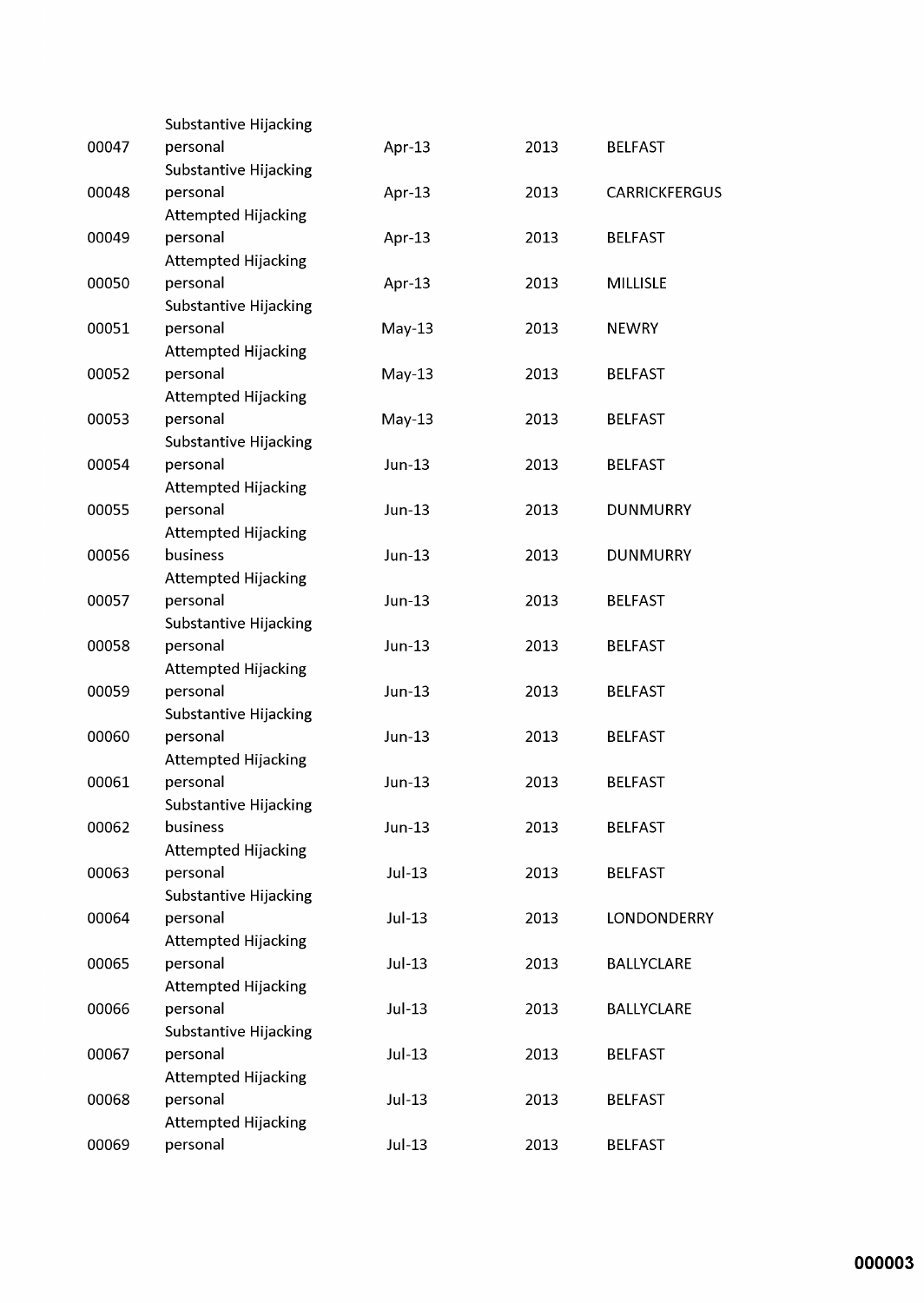|       | <b>Attempted Hijacking</b>   |          |      |                     |
|-------|------------------------------|----------|------|---------------------|
| 00070 | personal                     | Jul-13   | 2013 | <b>BELFAST</b>      |
|       | Substantive Hijacking        |          |      |                     |
| 00071 | personal                     | Jul-13   | 2013 | <b>BELFAST</b>      |
|       | Substantive Hijacking        |          |      |                     |
| 00072 | personal                     | Jul-13   | 2013 | <b>BANBRIDGE</b>    |
|       | Substantive Hijacking        |          |      |                     |
| 00073 | personal                     | Jul-13   | 2013 | <b>NEWTOWNABBEY</b> |
|       | <b>Attempted Hijacking</b>   |          |      |                     |
| 00074 | personal                     | Jul-13   | 2013 | <b>BELFAST</b>      |
|       | <b>Attempted Hijacking</b>   |          |      |                     |
| 00075 | personal                     | Jul-13   | 2013 | <b>LISBURN</b>      |
|       | Substantive Hijacking        |          |      |                     |
| 00076 | personal                     | Jul-13   | 2013 | <b>LISBURN</b>      |
|       | Substantive Hijacking        |          |      |                     |
| 00077 | personal                     | Aug-13   | 2013 | <b>BELFAST</b>      |
|       | Substantive Hijacking        |          |      |                     |
| 00078 | personal                     | Aug-13   | 2013 | <b>NEWTOWNABBEY</b> |
|       | Substantive Hijacking        |          |      |                     |
| 00079 | personal                     | Aug-13   | 2013 | <b>BELFAST</b>      |
|       | Substantive Hijacking        |          |      |                     |
| 00080 | personal                     | Aug-13   | 2013 | <b>BELFAST</b>      |
|       | Substantive Hijacking        |          |      |                     |
| 00081 | personal                     | Aug-13   | 2013 | <b>BELFAST</b>      |
|       | <b>Attempted Hijacking</b>   |          |      |                     |
| 00082 | personal                     | Aug-13   | 2013 | <b>BELFAST</b>      |
|       | <b>Attempted Hijacking</b>   |          |      |                     |
| 00083 | personal                     | Aug-13   | 2013 | <b>BELFAST</b>      |
|       | <b>Attempted Hijacking</b>   |          |      |                     |
| 00084 | personal                     | Aug-13   | 2013 | <b>BELFAST</b>      |
|       | Attempted Hijacking          |          |      |                     |
| 00085 | personal                     | Aug-13   | 2013 | LONDONDERRY         |
|       | <b>Attempted Hijacking</b>   |          |      |                     |
| 00086 | personal                     | Aug-13   | 2013 | <b>LONDONDERRY</b>  |
|       | Substantive Hijacking        |          |      |                     |
| 00087 | personal                     | Aug-13   | 2013 | <b>BELFAST</b>      |
|       | <b>Attempted Hijacking</b>   |          |      |                     |
| 00088 | personal                     | Aug-13   | 2013 | <b>BELFAST</b>      |
|       | <b>Substantive Hijacking</b> |          |      |                     |
| 00089 | personal                     | $Sep-13$ | 2013 | <b>NEWTOWNABBEY</b> |
|       | Substantive Hijacking        |          |      |                     |
| 00090 | personal                     | $Sep-13$ | 2013 | <b>BELFAST</b>      |
|       | Substantive Hijacking        |          |      |                     |
| 00091 | personal                     | $Sep-13$ | 2013 | <b>BELFAST</b>      |
|       | Substantive Hijacking        |          |      |                     |
| 00092 | personal                     | $Sep-13$ | 2013 | <b>BELFAST</b>      |
|       |                              |          |      |                     |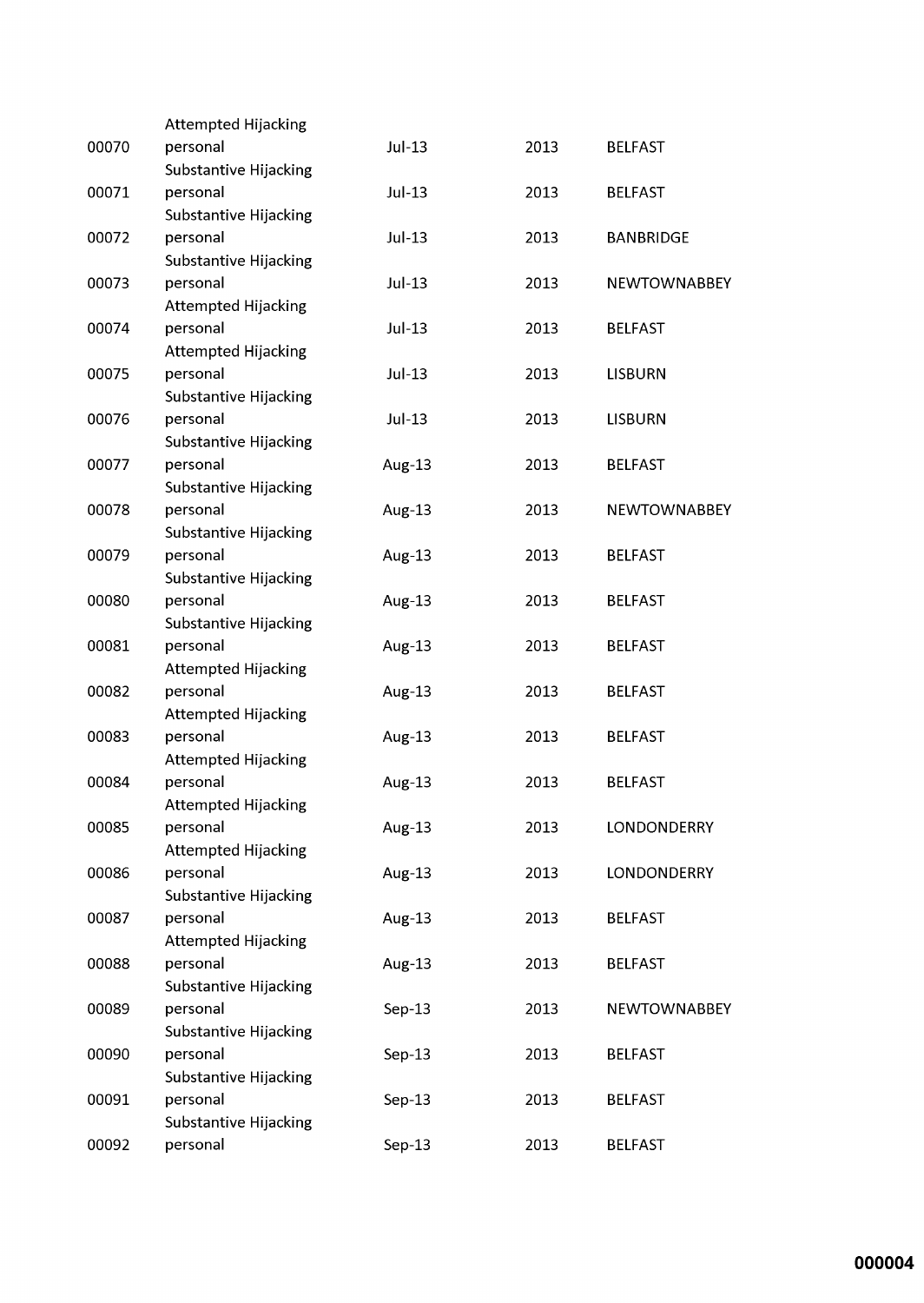|       | <b>Attempted Hijacking</b>   |               |      |                    |
|-------|------------------------------|---------------|------|--------------------|
| 00093 | personal                     | $Sep-13$      | 2013 | <b>BELFAST</b>     |
|       | Substantive Hijacking        |               |      |                    |
| 00094 | personal                     | $Sep-13$      | 2013 | <b>BELFAST</b>     |
|       | <b>Attempted Hijacking</b>   |               |      |                    |
| 00095 | personal                     | $Sep-13$      | 2013 | CASTLEWELLAN       |
|       | <b>Attempted Hijacking</b>   |               |      |                    |
| 00096 | personal                     | $Sep-13$      | 2013 | <b>BELFAST</b>     |
|       | <b>Attempted Hijacking</b>   |               |      |                    |
| 00097 | business                     | $Oct-13$      | 2013 | <b>BELFAST</b>     |
|       | Substantive Hijacking        |               |      |                    |
| 00098 | personal                     | $Oct-13$      | 2013 | <b>BELFAST</b>     |
|       | <b>Attempted Hijacking</b>   |               |      |                    |
| 00099 | personal                     | $Oct-13$      | 2013 | <b>BELFAST</b>     |
|       | <b>Attempted Hijacking</b>   |               |      |                    |
| 00100 | personal                     | $Oct-13$      | 2013 | <b>BELFAST</b>     |
|       | <b>Substantive Hijacking</b> |               |      |                    |
| 00101 | personal                     | Nov-13        | 2013 | CRAIGAVON          |
|       | Substantive Hijacking        |               |      |                    |
| 00102 | personal                     | <b>Nov-13</b> | 2013 | <b>BELFAST</b>     |
|       | Substantive Hijacking        |               |      |                    |
| 00103 | personal                     | <b>Nov-13</b> | 2013 | <b>BELFAST</b>     |
|       | Substantive Hijacking        |               |      |                    |
| 00104 | personal                     | $Nov-13$      | 2013 | <b>LISBURN</b>     |
|       | <b>Attempted Hijacking</b>   |               |      |                    |
| 00105 | personal                     | <b>Nov-13</b> | 2013 | LONDONDERRY        |
|       | <b>Attempted Hijacking</b>   |               |      |                    |
| 00106 | personal                     | Nov-13        | 2013 | <b>BELFAST</b>     |
|       | Substantive Hijacking        |               |      |                    |
| 00107 | personal                     | <b>Nov-13</b> | 2013 | <b>BELFAST</b>     |
|       | Substantive Hijacking        |               |      |                    |
| 00108 | personal                     | <b>Nov-13</b> | 2013 | <b>BELFAST</b>     |
|       | <b>Attempted Hijacking</b>   |               |      |                    |
| 00109 | personal                     | <b>Nov-13</b> | 2013 | <b>BELFAST</b>     |
|       | <b>Attempted Hijacking</b>   |               |      |                    |
| 00110 | personal                     | <b>Nov-13</b> | 2013 | <b>LONDONDERRY</b> |
|       | Substantive Hijacking        |               |      |                    |
| 00111 | personal                     | $Dec-13$      | 2013 | <b>BELFAST</b>     |
|       | Substantive Hijacking        |               |      |                    |
| 00112 | business                     | Dec-13        | 2013 | <b>BELFAST</b>     |
|       | Substantive Hijacking        |               |      |                    |
| 00113 | personal                     | Dec-13        | 2013 | <b>BELFAST</b>     |
|       | Substantive Hijacking        |               |      |                    |
| 00114 | personal                     | Dec-13        | 2013 | <b>BELFAST</b>     |
|       | Substantive Hijacking        |               |      |                    |
| 00115 | personal                     | Dec-13        | 2013 | <b>LONDONDERRY</b> |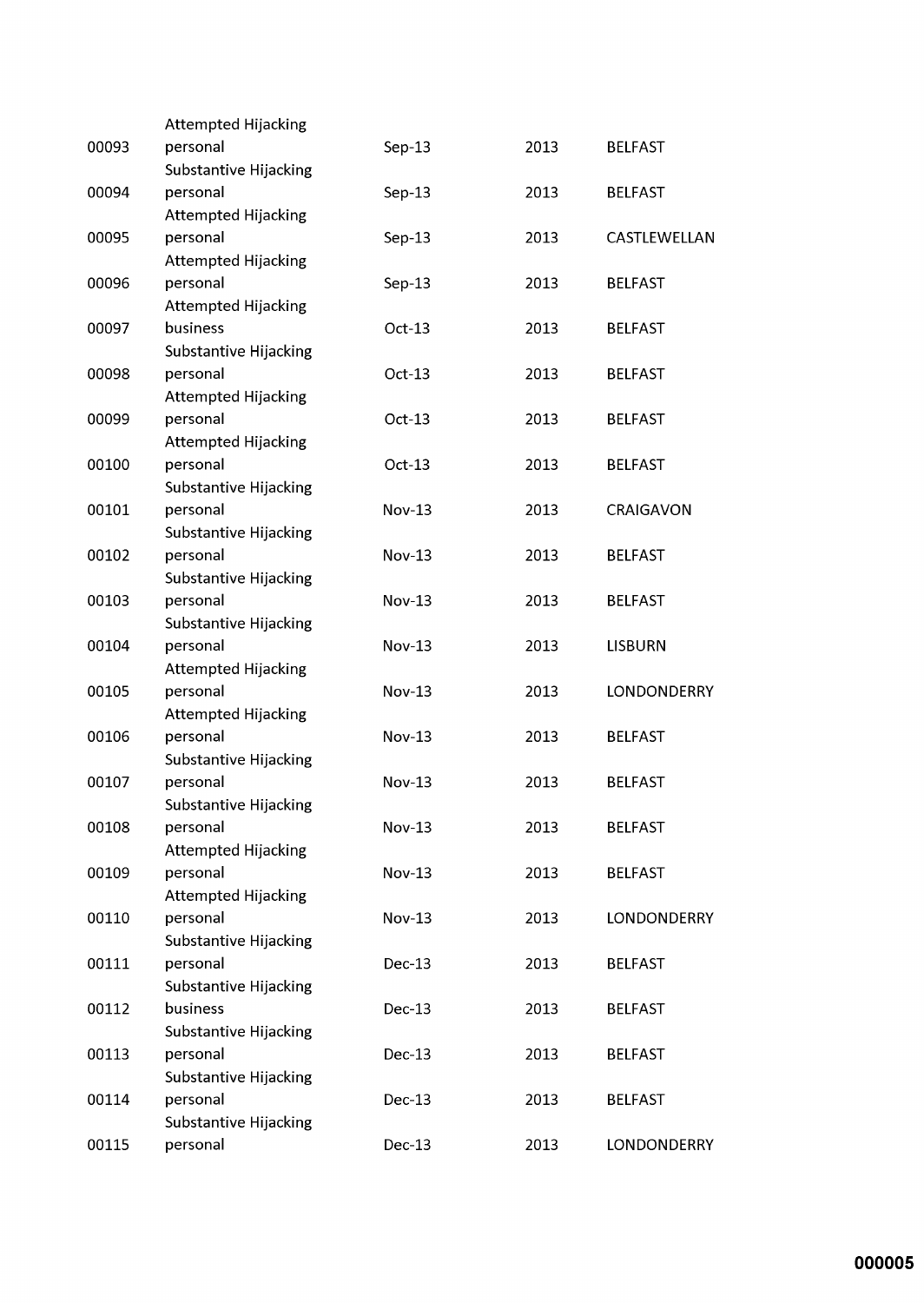|       | Substantive Hijacking |          |      |                  |
|-------|-----------------------|----------|------|------------------|
| 00116 | business              | $Dec-13$ | 2013 | <b>BELFAST</b>   |
|       | Substantive Hijacking |          |      |                  |
| 00117 | personal              | $Dec-13$ | 2013 | <b>BELFAST</b>   |
|       | Substantive Hijacking |          |      |                  |
| 00118 | personal              | $Dec-13$ | 2013 | LONDONDERRY      |
|       | Substantive Hijacking |          |      |                  |
| 00119 | personal              | $Jul-13$ | 2013 | <b>BANBRIDGE</b> |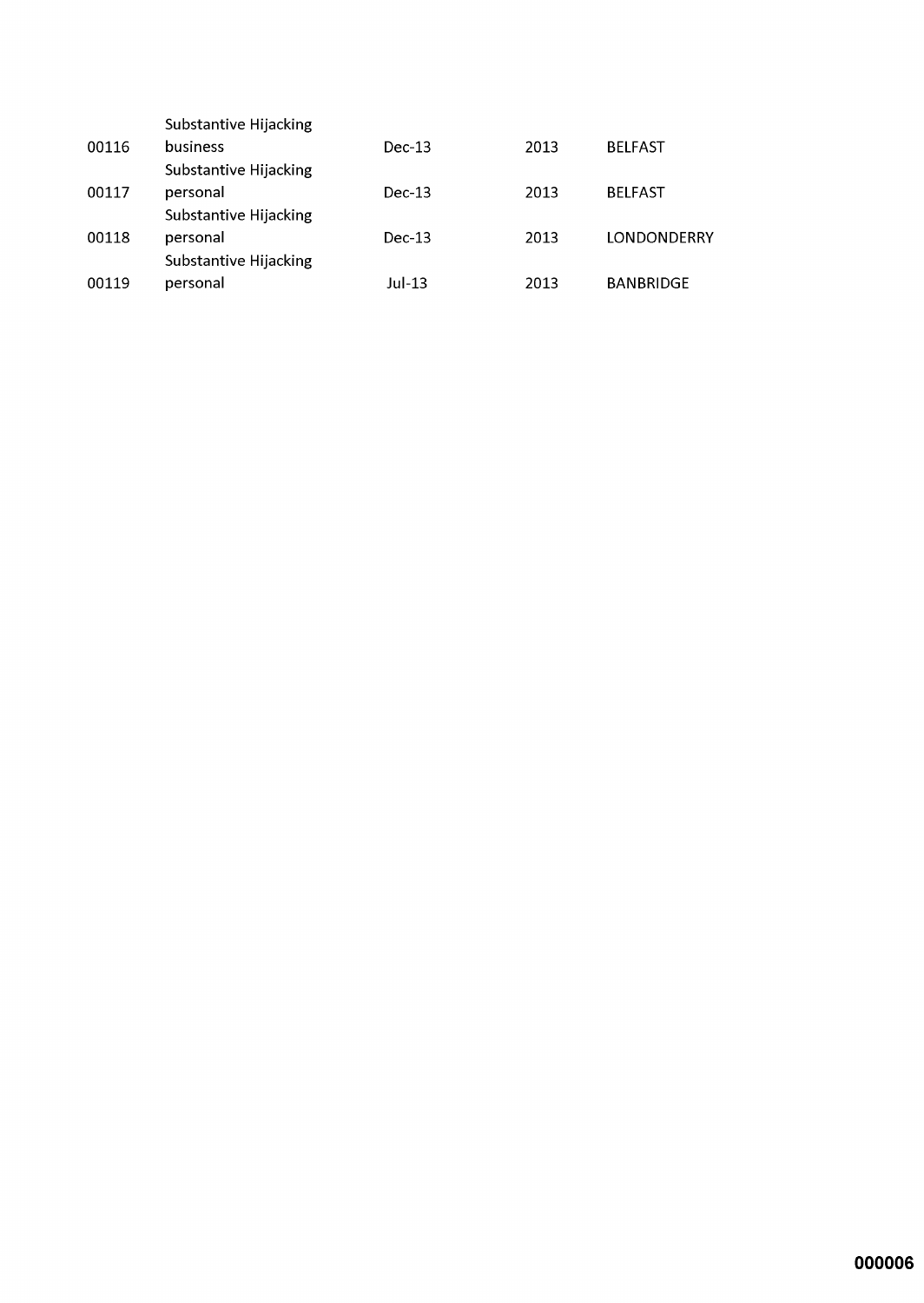| ID    | <b>Offence Type</b>                    | <b>Occurrence Date</b> | <b>Year Reported</b> | <b>Occurrence Town</b> |
|-------|----------------------------------------|------------------------|----------------------|------------------------|
|       | Substantive Hijacking                  |                        |                      |                        |
| 00120 | personal                               | $Jan-14$               | 2014                 | <b>BELFAST</b>         |
|       | Substantive Hijacking                  |                        |                      |                        |
| 00121 | personal                               | $Jan-14$               | 2014                 | <b>BELFAST</b>         |
|       | <b>Attempted Hijacking</b>             |                        |                      |                        |
| 00122 | business                               | $Jan-14$               | 2014                 | <b>BELFAST</b>         |
|       | Substantive Hijacking                  |                        |                      |                        |
| 00123 | personal                               | $Jan-14$               | 2014                 | <b>BELFAST</b>         |
|       | Substantive Hijacking                  |                        |                      |                        |
| 00124 | personal                               | Jan-14                 | 2014                 | <b>BELFAST</b>         |
|       | <b>Attempted Hijacking</b>             |                        |                      |                        |
| 00125 | personal                               | $Jan-14$               | 2014                 | <b>BELFAST</b>         |
|       | Substantive Hijacking                  |                        |                      |                        |
| 00126 | personal                               | Feb-14                 | 2014                 | <b>BELFAST</b>         |
|       | <b>Attempted Hijacking</b>             |                        |                      |                        |
| 00127 | personal                               | Feb-14                 | 2014                 | <b>BELFAST</b>         |
|       | Substantive Hijacking                  |                        |                      |                        |
| 00128 | personal                               | $Feb-14$               | 2014                 | <b>BELFAST</b>         |
|       | <b>Attempted Hijacking</b>             |                        |                      |                        |
| 00129 | personal                               | Feb-14                 | 2014                 | <b>BELFAST</b>         |
|       | <b>Attempted Hijacking</b>             |                        |                      |                        |
| 00130 | personal                               | Mar-14                 | 2014                 | <b>BELFAST</b>         |
|       | Substantive Hijacking                  |                        |                      |                        |
| 00131 | personal                               | Mar-14                 | 2014                 | <b>BELFAST</b>         |
|       | Substantive Hijacking                  |                        |                      |                        |
| 00132 | personal                               | Mar-14                 | 2014                 | LONDONDERRY            |
|       | <b>Attempted Hijacking</b>             | Mar-14                 | 2014                 |                        |
| 00133 | personal<br><b>Attempted Hijacking</b> |                        |                      | <b>BELFAST</b>         |
| 00134 | personal                               | Mar-14                 | 2014                 | <b>BELFAST</b>         |
|       | <b>Attempted Hijacking</b>             |                        |                      |                        |
| 00135 | personal                               | Mar-14                 | 2014                 | <b>BELFAST</b>         |
|       | <b>Attempted Hijacking</b>             |                        |                      |                        |
| 00136 | personal                               | Mar-14                 | 2014                 | LONDONDERRY            |
|       | <b>Attempted Hijacking</b>             |                        |                      |                        |
| 00137 | personal                               | Mar-14                 | 2014                 | <b>BELFAST</b>         |
|       | <b>Attempted Hijacking</b>             |                        |                      |                        |
| 00138 | personal                               | Mar-14                 | 2014                 | <b>NEWTOWNABBEY</b>    |
|       | <b>Attempted Hijacking</b>             |                        |                      |                        |
| 00139 | personal                               | Mar-14                 | 2014                 | <b>LISBURN</b>         |
|       | Attempted Hijacking                    |                        |                      |                        |
| 00140 | personal                               | Mar-14                 | 2014                 | <b>BELFAST</b>         |
|       | <b>Attempted Hijacking</b>             |                        |                      |                        |
| 00141 | personal                               | Mar-14                 | 2014                 | <b>DOWNPATRICK</b>     |
|       | Substantive Hijacking                  |                        |                      |                        |
| 00142 | personal                               | Mar-14                 | 2014                 | <b>BELFAST</b>         |